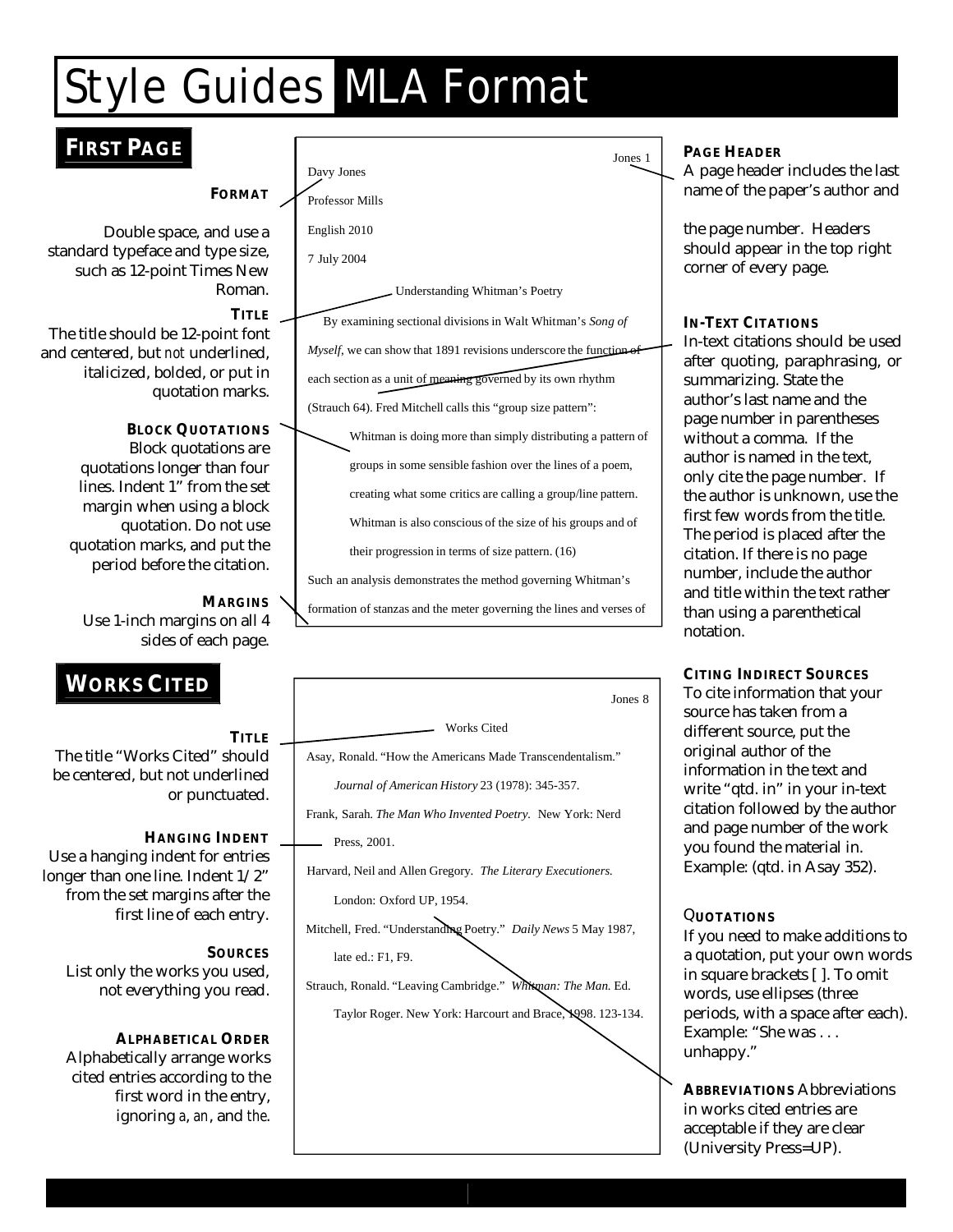# Style Guides MLA Format

The following list includes some of the most common sources included in a *Works Cited* page. For more information, see pages 144-235 of the *MLA Handbook for Writers of Research Papers*, 6th edition or visit The Writing Lab and OWL at Purdue (http://owl.english.purdue.edu/owl/resource/747/1/).

#### **BOOK BY A SINGLE AUTHOR**

Last Name, First Name and Initial (if given). *Title*. Location: Publisher, Year. Medium of Publication. Wilson, Frank R. *The Hand: How Its Use Shapes the Brain*. New York: Pantheon, 1998. Print.

#### **BOOK BY TWO OR MORE AUTHORS**

Last Name, First Name and Initial (if given), and First Name Last Name. *Title*. Location: Publisher, Year. Medium of Publication.

Welsch, Roger L., and Linda K. Welsch. *Cather's Kitchens*. Lincoln: U of Nebraska P. 1987. Print.

NOTE*:* If a reference has more than three authors, give the first author's name and "et al." Example: Jones, Bob, et al.

#### **TEXT IN AN ANTHOLOGY OR EDITED BOOK**

Last Name, First Name (of author of the article). "Article Title." *Anthology Title*. Ed. First Name Last Name (of editor). Location: Publisher, Year. pages. Medium of Publication.

Gomez, Isabel. "From Within." *Stories from the South*. Ed. Thomas Nitsche. New York: Plume, 1992. 82-92. Print.

#### **ARTICLE IN A REFERENCE BOOK**

"Article Title." *Book Title*. Edition Number. Publication Year.

Medium of Publication.

"Noon." *The Oxford English Dictionary*. 2nd ed. 1989. Print.

#### **ARTICLE IN A MAGAZINE**

Last Name, First Name. "Article Title." *Magazine Title* Day Month Year: pages. Medium of Publication. Mehta, Pratap Bhanu. "Exploding Myths." *New Republic* 6 June 1998: 17-19. Print.

#### **ARTICLE IN A JOURNAL**

Last Name, First Name. "Article Title." *Journal Title* Volume Number. Issue (Year): pages. Medium of Publication. Craner, Paul M. "New Tool for an Ancient Art." *Computers and the Humanities* 25.2 (1991): 303-13.

#### **ARTICLE IN A NEWSPAPER**

Author(s). "Title of Article." *Title of Newspaper* Day Month Year: pages. Medium of publication. Jones, Anna. "Deadly Change." *Daily Post* 1 June 2002: B3+. Print.

NOTE*:* If the newspaper is a less well-known or local publication, include the city name and state in brackets after the title of the newspaper.

#### **PERSONAL INTERVIEW OR COMMUNICATION**

Last Name, First Name (person being interviewed). Interview type (Personal, Telephone, E-mail). Day Month Year. Takyrbashev, Lewis P. E-mail interview. 8-12 June 2003.

#### **ENTIRE WEBSITE** *(Include all information that is available and applicable.)*

Editor, author, or compiler name (if available). *Name of Site*. Version number. Name of institution/organization

affiliated with the site (sponsor or publisher), date of resource creation (if available). Medium of publication. Date of access.

Felluga, Dino. *Guide to Literary and Critical Theory*. Purdue U, 28 Nov. 2003. Web. 10 May 2006.